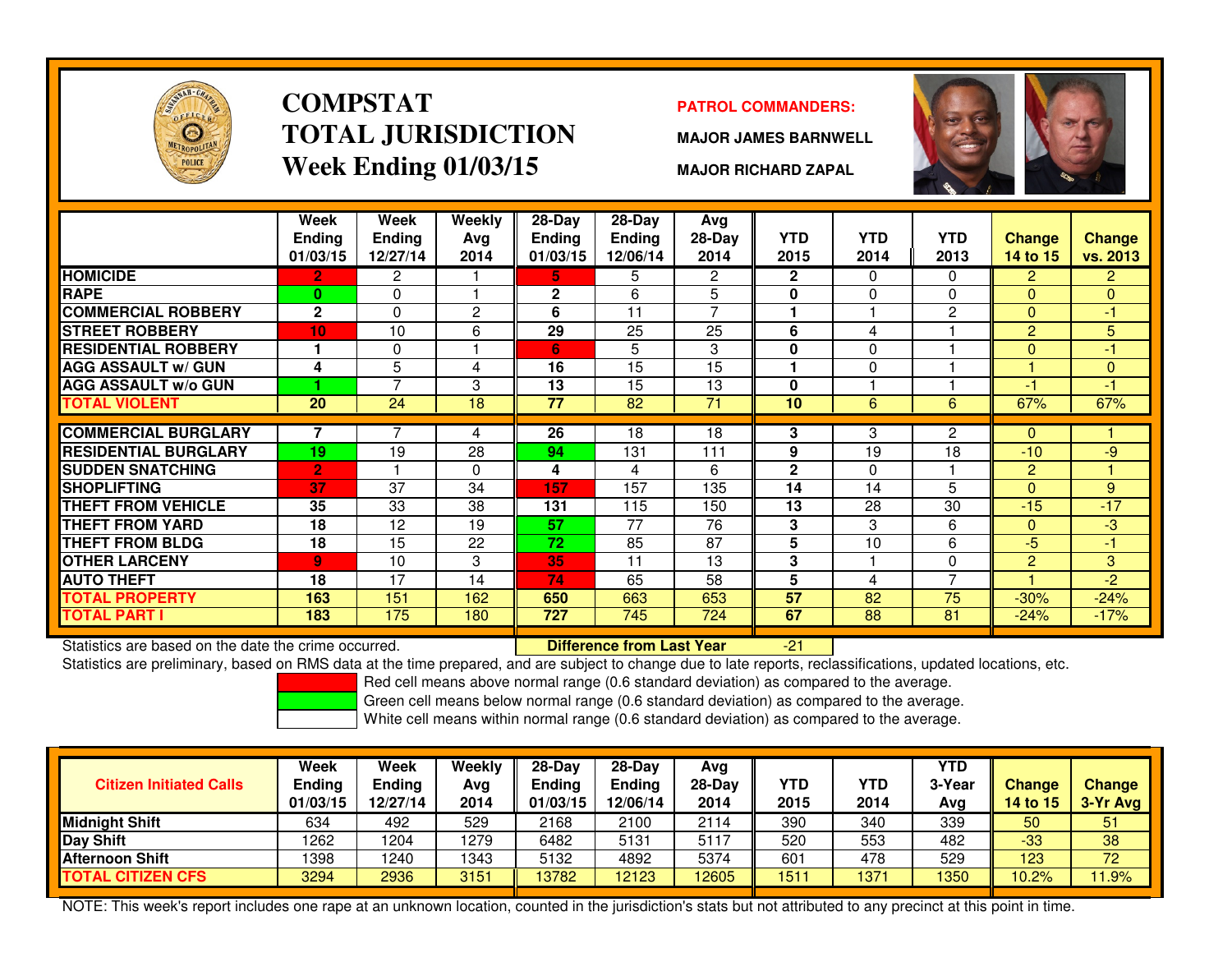

# **COMPSTATWEST CHATHAM PRECINCTWeek Ending 01/03/15**

### **PRECINCT COMMANDER:**

**CAPT. CHARLES HALL**



|                             | Week<br><b>Ending</b><br>01/03/15 | Week<br><b>Ending</b><br>12/27/14 | Weekly<br>Avg<br>2014 | $28-Day$<br><b>Endina</b><br>01/03/15 | $28$ -Day<br><b>Endina</b><br>12/06/14 | Avg<br>$28-Day$<br>2014 | <b>YTD</b><br>2015 | <b>YTD</b><br>2014 | <b>YTD</b><br>2013 | <b>Change</b><br>14 to 15 | <b>Change</b><br>vs. 2013 |
|-----------------------------|-----------------------------------|-----------------------------------|-----------------------|---------------------------------------|----------------------------------------|-------------------------|--------------------|--------------------|--------------------|---------------------------|---------------------------|
| <b>HOMICIDE</b>             | 0                                 |                                   | 0                     |                                       |                                        | $\Omega$                | 0                  | $\Omega$           | 0                  | $\mathbf{0}$              | $\mathbf{0}$              |
| <b>RAPE</b>                 | $\mathbf{0}$                      | $\Omega$                          | $\Omega$              |                                       | $\Omega$                               |                         | $\mathbf{0}$       | $\Omega$           | 0                  | $\Omega$                  | $\overline{0}$            |
| <b>COMMERCIAL ROBBERY</b>   | $\mathbf{0}$                      | $\Omega$                          | 0                     |                                       |                                        |                         | 0                  | $\Omega$           | 0                  | $\Omega$                  | $\Omega$                  |
| <b>STREET ROBBERY</b>       | $\overline{2}$                    |                                   | ٠                     | 3                                     | 4                                      | 3                       |                    | $\Omega$           | 0                  |                           |                           |
| <b>RESIDENTIAL ROBBERY</b>  | 0                                 | $\Omega$                          | 0                     |                                       | 3                                      |                         | $\mathbf{0}$       | $\Omega$           | 0                  | $\Omega$                  | $\Omega$                  |
| <b>AGG ASSAULT w/ GUN</b>   |                                   |                                   | 0                     | 2                                     |                                        |                         | 0                  | 0                  | 0                  | $\mathbf{0}$              | $\mathbf{0}$              |
| <b>AGG ASSAULT w/o GUN</b>  |                                   |                                   | $\mathbf{0}$          | $\mathbf{2}$                          | 4                                      | 2                       | $\mathbf{0}$       | $\Omega$           | $\Omega$           | $\Omega$                  | $\Omega$                  |
| <b>TOTAL VIOLENT</b>        | 4                                 | 4                                 | 2                     | 11                                    | 14                                     | 9                       |                    | $\mathbf{0}$       | $\mathbf{0}$       | N/A                       | N/A                       |
|                             |                                   |                                   |                       |                                       |                                        |                         |                    |                    |                    |                           |                           |
| <b>COMMERCIAL BURGLARY</b>  | 4                                 |                                   |                       | 6                                     | $\overline{2}$                         | 4                       | 3                  | 0                  | 0                  | 3                         | 3                         |
| <b>RESIDENTIAL BURGLARY</b> | 4                                 |                                   | 5                     | 15                                    | 25                                     | 21                      | $\mathbf 2$        | 3                  | 4                  | $-1$                      | $-2$                      |
| <b>SUDDEN SNATCHING</b>     | 0                                 | 0                                 | 0                     | 0                                     |                                        |                         | 0                  | 0                  | 0                  | $\mathbf{0}$              | $\mathbf{0}$              |
| <b>SHOPLIFTING</b>          | $\overline{9}$                    | 6                                 | 5                     | 27                                    | 23                                     | 19                      | 3                  | 2                  |                    |                           | $\overline{2}$            |
| <b>THEFT FROM VEHICLE</b>   | $\overline{\phantom{a}}$          | 6                                 | 6                     | 32                                    | 27                                     | 26                      | 3                  | 5                  | $\overline{2}$     | $-2$                      |                           |
| <b>THEFT FROM YARD</b>      | 5                                 | 4                                 | 3                     | 14                                    | 17                                     | 13                      | $\mathbf 2$        |                    | 0                  | ۷                         | $\overline{2}$            |
| <b>THEFT FROM BLDG</b>      |                                   |                                   | 3                     | 8                                     | 10                                     | 13                      |                    | 2                  | $\mathbf{2}$       | $-1$                      | -1                        |
| <b>OTHER LARCENY</b>        |                                   | 4                                 | ٠                     | 12                                    | 3                                      | 3                       | $\mathbf{0}$       |                    | 0                  | $-1$                      | $\mathbf{0}$              |
| <b>AUTO THEFT</b>           | 6                                 | 4                                 | 3                     | 20                                    | 24                                     | 12                      | $\mathbf{2}$       |                    | 3                  |                           | $-1$                      |
| <b>TOTAL PROPERTY</b>       | 37                                | 27                                | 28                    | 134                                   | 132                                    | 111                     | 16                 | 15                 | 12                 | 7%                        | 33%                       |
| <b>TOTAL PART I</b>         | 41                                | 31                                | 30                    | 145                                   | 146                                    | 121                     | 17                 | 15                 | 12                 | 13%                       | 42%                       |

Statistics are based on the date the crime occurred. **Difference from Last Year** 

Statistics are based on the date the crime occurred.<br>Statistics are preliminary, based on RMS data at the time prepared, and are subject to change due to late reports, reclassifications, updated locations, etc.

Red cell means above normal range (0.6 standard deviation) as compared to the average.

Green cell means below normal range (0.6 standard deviation) as compared to the average.

| <b>Citizen Initiated Calls</b> | Week<br><b>Ending</b><br>01/03/15 | Week<br>Ending<br>12/27/14 | Weekly<br>Avg<br>2014 | $28-Day$<br><b>Ending</b><br>01/03/15 | 28-Day<br>Ending<br>12/06/14 | Avg<br>28-Day<br>2014 | YTD<br>2015 | YTD<br>2014 | YTD<br>3-Year<br>Avg | <b>Change</b><br>14 to 15 | <b>Change</b><br>3-Yr Avg |
|--------------------------------|-----------------------------------|----------------------------|-----------------------|---------------------------------------|------------------------------|-----------------------|-------------|-------------|----------------------|---------------------------|---------------------------|
| <b>Midnight Shift</b>          | 120                               | 13                         | 107                   | 432                                   | 481                          | 429                   | 76          | 68          | 59                   |                           |                           |
| <b>Day Shift</b>               | 280                               | 274                        | 264                   | 2590                                  | 1075                         | 1055                  | 110         | 98          | 95                   | 12                        | 15                        |
| <b>Afternoon Shift</b>         | 299                               | 259                        | 279                   | 1091                                  | 871                          | 1115                  | 128         | 88          | 106                  | 40                        | 22                        |
| <b>TOTAL CITIZEN CFS</b>       | 699                               | 699                        | 650                   | 4113                                  | 2427                         | 2599                  | 314         | 254         | 260                  | 23.6%                     | 20.6%                     |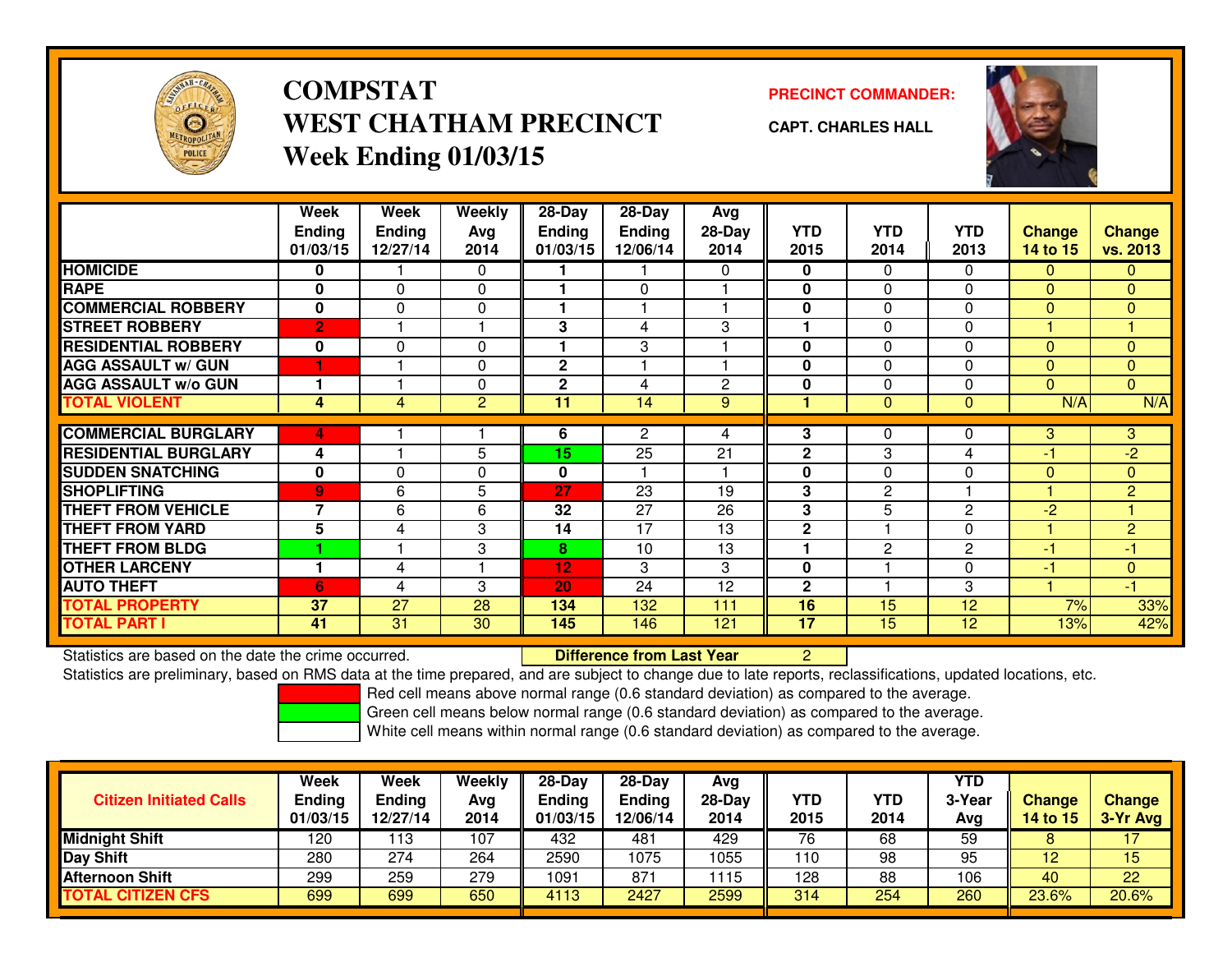

**COMPSTATDOWNTOWN PRECINCTWeek Ending 01/03/15**

#### **PRECINCT COMMANDER:**

**CAPT. Ben Herron**



|                             | Week<br><b>Ending</b><br>01/03/15 | Week<br><b>Ending</b><br>12/27/14 | Weekly<br>Avg<br>2014 | $28 - Day$<br><b>Ending</b><br>01/03/15 | $28$ -Day<br>Ending<br>12/06/14 | Avg<br>28-Day<br>2014 | <b>YTD</b><br>2015 | <b>YTD</b><br>2014 | <b>YTD</b><br>2013 | <b>Change</b><br>14 to 15 | <b>Change</b><br>vs. 2013 |
|-----------------------------|-----------------------------------|-----------------------------------|-----------------------|-----------------------------------------|---------------------------------|-----------------------|--------------------|--------------------|--------------------|---------------------------|---------------------------|
| <b>HOMICIDE</b>             | 0                                 |                                   | 0                     | $\mathbf 2$ .                           |                                 |                       | 0                  | 0                  | 0                  | 0                         | 0                         |
| <b>RAPE</b>                 | $\bf{0}$                          | $\Omega$                          | 0                     |                                         | $\overline{2}$                  |                       | 0                  | $\mathbf{0}$       | $\Omega$           | $\Omega$                  | $\overline{0}$            |
| <b>COMMERCIAL ROBBERY</b>   |                                   | 0                                 | 0                     |                                         | 0                               |                       | 4                  |                    | $\Omega$           | $\mathbf{0}$              |                           |
| <b>STREET ROBBERY</b>       | 3                                 | 3                                 | 2                     | 9                                       | 8                               | 7                     | $\mathbf{2}$       | $\Omega$           | $\Omega$           | $\overline{2}$            | $\overline{2}$            |
| <b>RESIDENTIAL ROBBERY</b>  | $\mathbf{0}$                      | $\Omega$                          | 0                     |                                         |                                 | $\Omega$              | $\mathbf{0}$       | $\mathbf{0}$       |                    | $\Omega$                  | -1                        |
| <b>AGG ASSAULT w/ GUN</b>   | $\mathbf{0}$                      | $\overline{2}$                    |                       | 3                                       | 5                               | 3                     | $\mathbf{0}$       | $\Omega$           | $\Omega$           | $\Omega$                  | $\overline{0}$            |
| <b>AGG ASSAULT w/o GUN</b>  | $\mathbf{0}$                      | 4                                 |                       | 5                                       | 4                               | 3                     | $\mathbf{0}$       | 0                  |                    | $\Omega$                  | -1                        |
| <b>TOTAL VIOLENT</b>        | 4                                 | 10                                | 4                     | 22                                      | 21                              | 16                    | 3                  |                    | $\overline{2}$     | 200%                      | 50%                       |
|                             |                                   |                                   |                       |                                         |                                 |                       |                    |                    |                    |                           |                           |
| <b>COMMERCIAL BURGLARY</b>  | 0                                 | $\overline{c}$                    |                       | 4                                       | 6                               | 3                     | 0                  | $\Omega$           | 0                  | 0                         | 0                         |
| <b>RESIDENTIAL BURGLARY</b> | $\mathbf{2}$                      | 4                                 | 3                     | 13                                      | 16                              | 11                    | 0                  |                    |                    | -1                        | $-1$                      |
| <b>SUDDEN SNATCHING</b>     |                                   | 0                                 | 0                     | $\mathbf{2}$                            |                                 | $\overline{c}$        |                    | 0                  |                    |                           | $\overline{0}$            |
| SHOPLIFTING                 | 5                                 | $\overline{2}$                    | 4                     | 17                                      | 23                              | 18                    | $\mathbf{2}$       |                    | 0                  |                           | $\overline{2}$            |
| <b>THEFT FROM VEHICLE</b>   | 8                                 | 4                                 | 9                     | 17                                      | 25                              | 36                    | 5                  | 3                  | 5                  | 2                         | $\overline{0}$            |
| THEFT FROM YARD             | 5                                 | $\overline{c}$                    | 5                     | 11                                      | 20                              | 21                    | 0                  | $\Omega$           | $\overline{2}$     | $\Omega$                  | $-2$                      |
| <b>THEFT FROM BLDG</b>      | 5                                 | 5                                 | 5                     | 20                                      | 28                              | 21                    |                    | 4                  |                    | $-3$                      | $\overline{0}$            |
| <b>OTHER LARCENY</b>        | 3                                 |                                   |                       | 5.                                      | 3                               | $\overline{2}$        |                    | $\mathbf{0}$       | $\Omega$           |                           |                           |
| <b>AUTO THEFT</b>           | 3                                 | 6                                 | 3                     | 12                                      | $\overline{ }$                  | 11                    |                    | 0                  | $\Omega$           |                           |                           |
| TOTAL PROPERTY              | 32                                | 26                                | 31                    | 101                                     | 129                             | 126                   | 11                 | 9                  | 10                 | 22%                       | 10%                       |
| TOTAL PART I                | 36                                | 36                                | 35                    | 123                                     | 150                             | 141                   | 14                 | 10                 | 12                 | 40%                       | 17%                       |

Statistics are based on the date the crime occurred. **Difference from Last Year** 

Statistics are based on the date the crime occurred. **Extence to Lub in the Care Concept Concept and America** to<br>Statistics are preliminary, based on RMS data at the time prepared, and are subject to change due to late rep

Red cell means above normal range (0.6 standard deviation) as compared to the average.

Green cell means below normal range (0.6 standard deviation) as compared to the average.

| <b>Citizen Initiated Calls</b> | Week<br><b>Ending</b><br>01/03/15 | <b>Week</b><br><b>Ending</b><br>12/27/14 | Weekly<br>Avg<br>2014 | $28-Day$<br><b>Ending</b><br>01/03/15 | $28-Dav$<br>Ending<br>12/06/14 | Avg<br>$28-Dav$<br>2014 | YTD<br>2015 | <b>YTD</b><br>2014 | <b>YTD</b><br>3-Year<br>Avg | <b>Change</b><br><b>14 to 15</b> | <b>Change</b><br>3-Yr Avg |
|--------------------------------|-----------------------------------|------------------------------------------|-----------------------|---------------------------------------|--------------------------------|-------------------------|-------------|--------------------|-----------------------------|----------------------------------|---------------------------|
| <b>Midnight Shift</b>          | 113                               | 91                                       | 114                   | 405                                   | 392                            | 457                     | 68          | 60                 | 70                          | o                                | $-2$                      |
| Day Shift                      | 213                               | 199                                      | 223                   | 798                                   | 934                            | 89                      | 86          | 99                 | 83                          | $-13$                            |                           |
| <b>Afternoon Shift</b>         | 261                               | 193                                      | 244                   | 846                                   | 871                            | 976                     | 17          | 79                 | 90                          | 38                               | 27                        |
| <b>TOTAL CITIZEN CFS</b>       | 587                               | 483                                      | 581                   | 2049                                  | 2197                           | 2324                    | 271         | 238                | 244                         | 13.9%                            | .2%                       |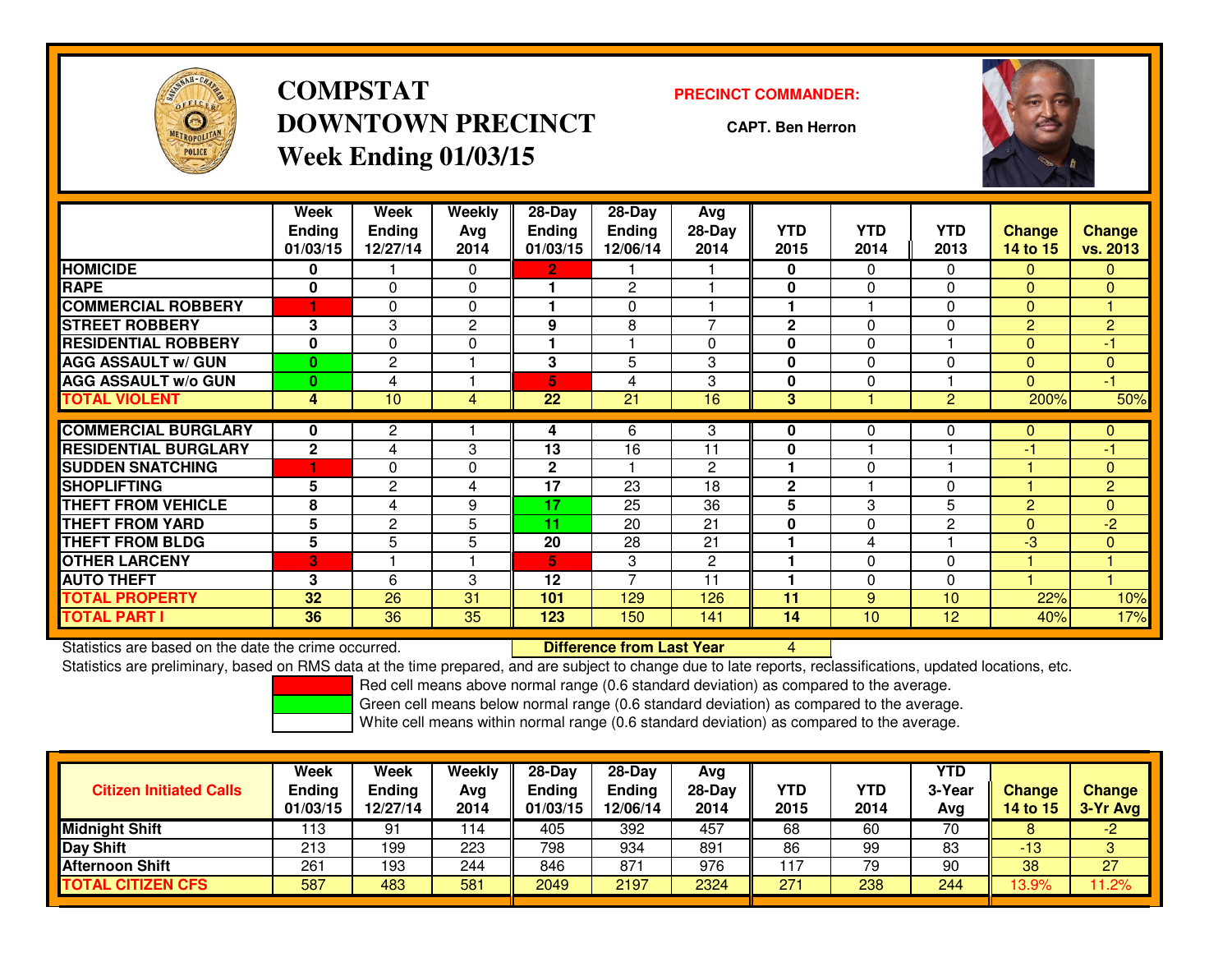

# **COMPSTATCENTRAL PRECINCT CAPT. DEVONN ADAMSWeek Ending 01/03/15**

**PRECINCT COMMANDER:**



|                             | Week<br><b>Ending</b><br>01/03/15 | Week<br><b>Ending</b><br>12/27/14 | Weekly<br>Avg<br>2014 | $28-Day$<br>Ending<br>01/03/15 | 28-Day<br><b>Ending</b><br>12/06/14 | Avg<br>$28-Day$<br>2014 | <b>YTD</b><br>2015 | <b>YTD</b><br>2014 | <b>YTD</b><br>2013 | <b>Change</b><br>14 to 15 | <b>Change</b><br>vs. 2013 |
|-----------------------------|-----------------------------------|-----------------------------------|-----------------------|--------------------------------|-------------------------------------|-------------------------|--------------------|--------------------|--------------------|---------------------------|---------------------------|
| <b>HOMICIDE</b>             | 1                                 | 0                                 | $\Omega$              |                                | 2                                   |                         |                    | $\Omega$           | 0                  |                           |                           |
| <b>RAPE</b>                 | 0                                 | $\Omega$                          | $\Omega$              | 0                              | 2                                   |                         | $\mathbf{0}$       | $\Omega$           | $\Omega$           | $\Omega$                  | $\overline{0}$            |
| <b>COMMERCIAL ROBBERY</b>   | $\mathbf{0}$                      | $\Omega$                          | $\Omega$              | 0                              |                                     |                         | $\mathbf{0}$       | $\Omega$           |                    | $\mathbf{0}$              | -1                        |
| <b>STREET ROBBERY</b>       | 3                                 | 3                                 | $\mathbf{2}$          | 9                              | 9                                   | 8                       | $\mathbf{2}$       | $\overline{2}$     | $\Omega$           | $\mathbf{0}$              | $\overline{2}$            |
| <b>RESIDENTIAL ROBBERY</b>  | 0                                 | $\Omega$                          | $\Omega$              |                                | 0                                   | 0                       | $\bf{0}$           | $\Omega$           | 0                  | $\Omega$                  | 0                         |
| <b>AGG ASSAULT w/ GUN</b>   | $\mathbf{2}$                      | $\overline{2}$                    | $\overline{c}$        | 8                              | 5                                   | 6                       |                    | $\Omega$           |                    |                           | $\Omega$                  |
| <b>AGG ASSAULT w/o GUN</b>  | $\bf{0}$                          | $\Omega$                          |                       |                                | 3                                   | 3                       | $\bf{0}$           |                    | $\Omega$           | -1                        | $\overline{0}$            |
| <b>TOTAL VIOLENT</b>        | 6                                 | 5                                 | 5                     | 20                             | 22                                  | 21                      | 4                  | 3                  | $\overline{2}$     | 33%                       | 100%                      |
|                             |                                   |                                   |                       |                                |                                     |                         |                    |                    |                    |                           |                           |
| <b>COMMERCIAL BURGLARY</b>  |                                   |                                   |                       | 8                              | $\overline{2}$                      | 4                       | 0                  |                    | 0                  | -1                        | 0                         |
| <b>RESIDENTIAL BURGLARY</b> | 4                                 | 3                                 | 8                     | 24                             | 39                                  | 34                      | 3                  | $\overline{ }$     | 6                  | -4                        | -3                        |
| <b>SUDDEN SNATCHING</b>     | 1                                 |                                   | $\Omega$              | $\mathbf{2}$                   | $\overline{2}$                      |                         |                    | $\Omega$           | $\Omega$           |                           |                           |
| <b>SHOPLIFTING</b>          | $\bf{0}$                          | 0                                 | $\overline{c}$        | 4                              | 10                                  | 8                       | $\bf{0}$           | 2                  | $\Omega$           | $-2$                      | $\Omega$                  |
| <b>THEFT FROM VEHICLE</b>   | 9                                 | 8                                 | 9                     | 35                             | 22                                  | 36                      |                    | $\overline{7}$     | $\overline{7}$     | $-6$                      | $-6$                      |
| <b>THEFT FROM YARD</b>      | 5                                 | 5                                 | 5                     | 18                             | 16                                  | 20                      | $\mathbf{0}$       | $\overline{2}$     | 3                  | $-2$                      | $-3$                      |
| <b>THEFT FROM BLDG</b>      | 3                                 |                                   | 4                     | 11                             | 18                                  | 18                      |                    | $\Omega$           |                    |                           | $\overline{0}$            |
| <b>OTHER LARCENY</b>        | 3                                 | 4                                 |                       | 14                             | $\overline{2}$                      | $\overline{2}$          | $\mathbf{2}$       | 0                  | $\Omega$           | 2                         | $\overline{2}$            |
| <b>AUTO THEFT</b>           | $\overline{7}$                    | 0                                 | 4                     | 22                             | 13                                  | 17                      | $\mathbf{2}$       | 3                  | 2                  | -1                        | $\overline{0}$            |
| <b>TOTAL PROPERTY</b>       | 33                                | 23                                | 35                    | 138                            | 124                                 | 141                     | 10                 | 22                 | 19                 | $-55%$                    | $-47%$                    |
| <b>TOTAL PART I</b>         | 39                                | 28                                | 40                    | 158                            | 146                                 | 161                     | 14                 | 25                 | 21                 | $-44%$                    | $-33%$                    |

Statistics are based on the date the crime occurred. **Difference from Last Year** 

Statistics are based on the date the crime occurred. **Extence to Lub in Difference from Last Year Film Man**tics are based on the date the crime occurred.<br>Statistics are preliminary, based on RMS data at the time prepared,

Red cell means above normal range (0.6 standard deviation) as compared to the average.

Green cell means below normal range (0.6 standard deviation) as compared to the average.

| <b>Citizen Initiated Calls</b> | <b>Week</b><br><b>Ending</b><br>01/03/15 | <b>Week</b><br><b>Ending</b><br>12/27/14 | Weekly<br>Avg<br>2014 | $28-Day$<br><b>Ending</b><br>01/03/15 | $28-Dav$<br><b>Ending</b><br>12/06/14 | Avg<br>$28-Day$<br>2014 | YTD<br>2015 | <b>YTD</b><br>2014 | YTD<br>3-Year<br>Avg | <b>Change</b><br>14 to 15 | <b>Change</b><br>3-Yr Avg |
|--------------------------------|------------------------------------------|------------------------------------------|-----------------------|---------------------------------------|---------------------------------------|-------------------------|-------------|--------------------|----------------------|---------------------------|---------------------------|
| <b>Midnight Shift</b>          | 171                                      | ' 14                                     | 116                   | 532                                   | 461                                   | 463                     | 105         |                    | 80                   | 34                        | $\overline{25}$           |
| Day Shift                      | 268                                      | 249                                      | 268                   | 1056                                  | 1060                                  | 1074                    | 121         | 130                | 86                   | -9                        | 35                        |
| <b>Afternoon Shift</b>         | 305                                      | 252                                      | 274                   | 1099                                  | 1068                                  | 1098                    | 129         | 103                | 118                  | 26                        | 11                        |
| <b>TOTAL CITIZEN CFS</b>       | 744                                      | 615                                      | 659                   | 2687                                  | 2589                                  | 2635                    | 355         | 304                | 284                  | 16.8%                     | 25.0%                     |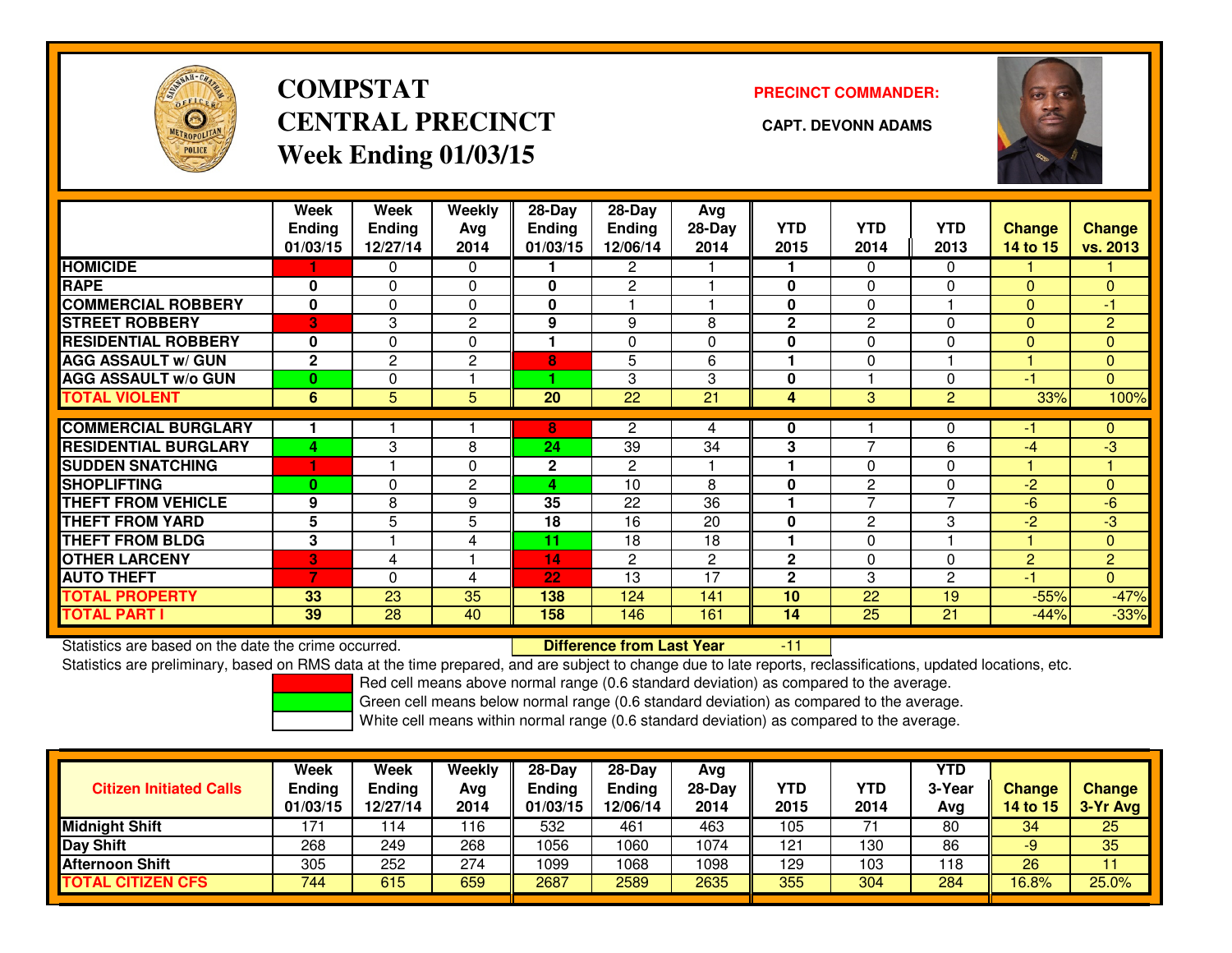

### **COMPSTAT PRECINCT COMMANDER: SOUTHSIDE PRECINCT CAPT. TERRY SHOOPWeek Ending 01/03/15**



|                             | Week<br><b>Ending</b><br>01/03/15 | Week<br><b>Ending</b><br>12/27/14 | <b>Weekly</b><br>Avg<br>2014 | $28-Day$<br><b>Ending</b><br>01/03/15 | $28-Day$<br><b>Ending</b><br>12/06/14 | Avg<br>28-Day<br>2014 | <b>YTD</b><br>2015 | <b>YTD</b><br>2014 | <b>YTD</b><br>2013 | <b>Change</b><br>14 to 15 | <b>Change</b><br><b>vs. 2013</b> |
|-----------------------------|-----------------------------------|-----------------------------------|------------------------------|---------------------------------------|---------------------------------------|-----------------------|--------------------|--------------------|--------------------|---------------------------|----------------------------------|
| <b>HOMICIDE</b>             | 0                                 | 0                                 | $\Omega$                     | 0                                     | $\Omega$                              | 0                     | 0                  | $\Omega$           | $\mathbf{0}$       | $\Omega$                  | $\mathbf{0}$                     |
| <b>RAPE</b>                 | 0                                 | $\Omega$                          | 0                            | $\bf{0}$                              | $\overline{2}$                        |                       | 0                  | $\Omega$           | $\Omega$           | $\Omega$                  | $\mathbf{0}$                     |
| <b>COMMERCIAL ROBBERY</b>   |                                   | $\Omega$                          | н                            | $\mathbf 2$                           | 8                                     | 3                     | $\mathbf{0}$       | 0                  |                    | $\mathbf{0}$              | $-1$                             |
| <b>STREET ROBBERY</b>       | $\mathbf 0$                       |                                   | ٠                            |                                       |                                       | 4                     | $\mathbf{0}$       |                    | $\Omega$           | $-1$                      | $\mathbf{0}$                     |
| <b>RESIDENTIAL ROBBERY</b>  |                                   | $\Omega$                          | $\Omega$                     | $\overline{2}$                        |                                       |                       | 0                  | 0                  | $\mathbf{0}$       | $\Omega$                  | $\mathbf{0}$                     |
| <b>AGG ASSAULT w/ GUN</b>   | 1                                 | 0                                 | 0                            | $\mathbf 2$                           |                                       |                       | 0                  | 0                  | $\mathbf{0}$       | $\mathbf{0}$              | $\overline{0}$                   |
| <b>AGG ASSAULT w/o GUN</b>  | 0                                 |                                   | $\mathbf{0}$                 | 4                                     | $\overline{c}$                        | $\overline{2}$        | $\mathbf{0}$       | 0                  | $\mathbf{0}$       | $\Omega$                  | $\overline{0}$                   |
| <b>TOTAL VIOLENT</b>        | 3                                 | 2                                 | 3                            | 11                                    | 15                                    | 11                    | $\mathbf{0}$       |                    |                    | $-100%$                   | $-100%$                          |
|                             |                                   |                                   |                              |                                       |                                       |                       |                    |                    |                    |                           |                                  |
| <b>COMMERCIAL BURGLARY</b>  |                                   | $\overline{2}$                    |                              | 5                                     | 5                                     | 3                     | 0                  | 0                  | $\mathbf{2}$       | $\mathbf{0}$              | $\overline{2}$                   |
| <b>RESIDENTIAL BURGLARY</b> | 4                                 | 5                                 | 5                            | 16                                    | 18                                    | 18                    | $\mathbf{2}$       | 4                  | 4                  | $-2$                      | $-2$                             |
| <b>SUDDEN SNATCHING</b>     | 0                                 | $\Omega$                          | 0                            | 0                                     | $\Omega$                              |                       | 0                  | 0                  | 0                  | $\mathbf{0}$              | $\mathbf{0}$                     |
| <b>SHOPLIFTING</b>          | 13                                | 22                                | 13                           | 67                                    | 53                                    | 51                    | 7                  | 7                  | $\overline{2}$     | $\Omega$                  | 5                                |
| <b>THEFT FROM VEHICLE</b>   | 4                                 | 6                                 | $\overline{7}$               | 20                                    | 16                                    | 27                    | $\mathbf 2$        | 8                  | 8                  | -6                        | $-6$                             |
| <b>THEFT FROM YARD</b>      | 0                                 |                                   | $\overline{c}$               | 3.                                    | 6                                     | 9                     | 4                  | 0                  | $\Omega$           |                           | 1                                |
| <b>THEFT FROM BLDG</b>      | 5                                 | 4                                 | 4                            | 17                                    | 17                                    | 17                    | 1                  |                    | $\overline{2}$     | $\Omega$                  | $-1$                             |
| <b>OTHER LARCENY</b>        | 0                                 | $\Omega$                          |                              |                                       |                                       | $\mathbf{2}$          | 0                  | $\Omega$           | $\mathbf{0}$       | $\Omega$                  | $\mathbf{0}$                     |
| <b>AUTO THEFT</b>           |                                   | 4                                 | $\overline{c}$               | 11                                    | 6                                     | 8                     | $\mathbf{0}$       | $\Omega$           | $\Omega$           | $\Omega$                  | $\Omega$                         |
| <b>TOTAL PROPERTY</b>       | 28                                | 44                                | 34                           | 140                                   | 122                                   | 137                   | 13                 | 20                 | 18                 | $-35%$                    | $-28%$                           |
| <b>TOTAL PART I</b>         | 31                                | 46                                | 37                           | 151                                   | 137                                   | 148                   | 13                 | 21                 | 19                 | $-38%$                    | $-32%$                           |

Statistics are based on the date the crime occurred. **Difference from Last Year** 

Statistics are based on the date the crime occurred. **Externee the Difference from Last Year Theoren 1998** Theor<br>Statistics are preliminary, based on RMS data at the time prepared, and are subject to change due to late rep

Red cell means above normal range (0.6 standard deviation) as compared to the average.

Green cell means below normal range (0.6 standard deviation) as compared to the average.

| <b>Citizen Initiated Calls</b> | <b>Week</b><br><b>Ending</b><br>01/03/15 | Week<br><b>Ending</b><br>12/27/14 | Weekly<br>Avg<br>2014 | $28-Day$<br><b>Ending</b><br>01/03/15 | $28$ -Day<br><b>Ending</b><br>12/06/14 | Avg<br>28-Day<br>2014 | YTD<br>2015 | YTD<br>2014 | <b>YTD</b><br>3-Year<br>Avg | <b>Change</b><br>14 to 15 | <b>Change</b><br>3-Yr Avg |
|--------------------------------|------------------------------------------|-----------------------------------|-----------------------|---------------------------------------|----------------------------------------|-----------------------|-------------|-------------|-----------------------------|---------------------------|---------------------------|
| <b>Midnight Shift</b>          | 130                                      | 89                                | 91                    | 398                                   | 383                                    | 363                   | 81          | 68          | 66                          | 13                        | 15                        |
| Day Shift                      | 223                                      | 239                               | 259                   | 986                                   | 1031                                   | 1038                  | 92          | 103         | 86                          | $\blacktriangledown$ 1.   | 6                         |
| <b>Afternoon Shift</b>         | 260                                      | 280                               | 259                   | 1058                                  | 981                                    | 1034                  | 107         | 109         | 101                         | -2                        |                           |
| <b>TOTAL CITIZEN CFS</b>       | 613                                      | 608                               | 609                   | 2442                                  | 2395                                   | 2435                  | 280         | 280         | 254                         | 0.0%                      | 10.4%                     |